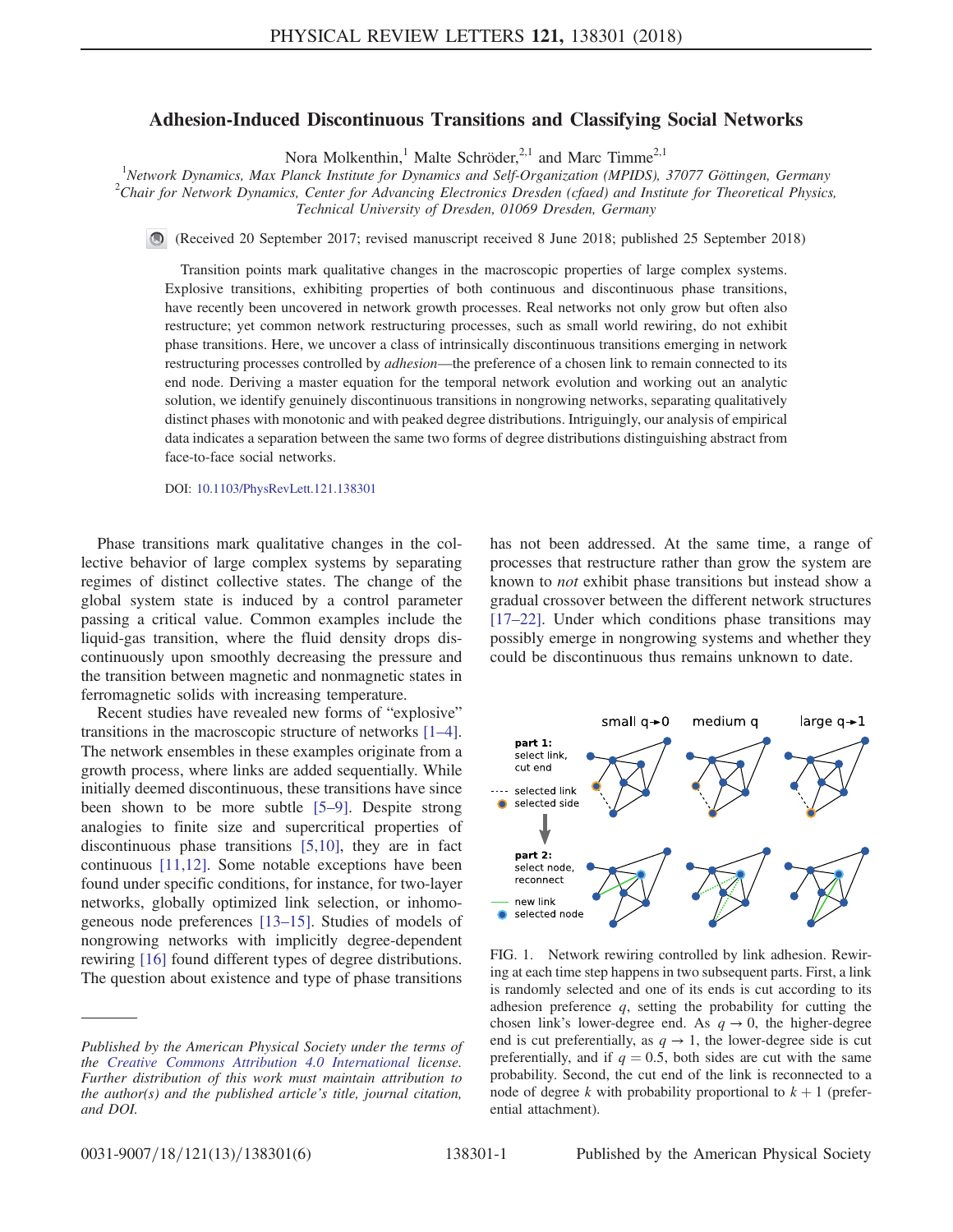Here, we study a class of network restructuring processes with explicit *adhesion* preference of a link to stay connected to its end nodes (see Fig. [1\)](#page-0-0). The resulting networks exhibit a genuine discontinuous phase transition in their macroscopic structure as an adhesion parameter changes. A degree-dependent asymmetry of the node-link adhesion induces a transition between classes of networks with qualitatively different degree distributions, one monotonically decaying with degree, the other peaked. Intriguingly, the two classes consistently distinguish abstract (e.g., online) from face-to-face (e.g., offline) social networks as we confirm by comparing analytical and simulational results of our theory with structural network data for empirical systems.

Degree-dependent network restructuring.—Consider a basic restructuring process of a nongrowing temporal network of N nodes and L links, starting from an arbitrary interaction topology. In each time step  $t \in \mathbb{N}_0$  of restructuring (Fig. [1](#page-0-0)), a link in the network is chosen at random from the uniform distribution among all links. One of the two end nodes of that link is cut ("given up" by the unit it connected to), with probability  $q$  choosing the lower-degree node and with probability  $1 - q$  the higher-degree node. The cut end of the link reconnects to a different unit of some degree k, randomly chosen with a probability distribution proportional to  $(k + 1)$ .

The resulting time evolution defines a stochastic ensemble of temporal networks. After sufficiently long times, we consistently observe convergence to a network ensemble dependent only on  $q$  (unique attractor). Indeed, the degree distributions become stationary and independent of the initial network structure (Fig. [2](#page-1-0)). For low  $q$  the stationary distribution is peaked; for higher  $q$  it is decaying. Below, we evaluate the order parameter

$$
m = \langle k \rangle^{-1} \text{argmax}[\tilde{P}(k)] \tag{1}
$$

given by the normalized mode (position of the maximum) of the stationary degree distribution  $\tilde{P}(k)$  and show that the system exhibits a well-defined phase transition in the thermodynamic limit where  $\langle k \rangle \rightarrow \infty$  and thus  $N \rightarrow \infty$ .

To qualitatively understand how the transition emerges and how it depends on adhesion and network topology, we derive and analyze a master equation characterizing the degree distribution  $P_t(k)$  of the evolving network ensemble. Consider the possible degree changes at a given time step  $t \geq 0$ . The one end node that sticks at the randomly chosen link does not change its degree, whereas the other end node reduces its degree by one. Subsequently, the node that the link rewires to increases its degree by one. As a consequence, the degree distribution of the temporal network process satisfies the discrete-time master equation

<span id="page-1-1"></span>
$$
P_{t+1}(k) = P_t(k) - u_k P_t(k) + u_{k+1} P_t(k+1)
$$

$$
- l_k P_t(k) + l_{k-1} P_t(k-1).
$$
 (2)

<span id="page-1-0"></span>

FIG. 2. Qualitatively different steady-state degree distributions for different q. (a),(b) For small q ( $q = 0.1$  in the examples), the stationary degree distributions are peaked at  $k = \langle k \rangle - 1$ , whereas (c),(d) for larger q ( $q = 0.5$  in the example), they become monotonically decreasing in k, thus peaking for  $k = 0$ . The transition is discontinuous (jumping from peak position  $\langle k \rangle$  to zero) and robust against changes of initial conditions [Erdős-Rényi initial networks, panels (a), (c); Barabási-Albert initial networks, panels (b),(d)]. Example ensembles shown for initial networks of  $N = 2^{12}$  nodes and  $\langle k \rangle = 20$ . Darker colors indicate longer times, and gray wide lines indicate the analytical prediction as time  $t \rightarrow \infty$  (stationary distribution). Data are averaged across 100 realizations of the stochastic temporal network evolution; error bars show standard deviation of the resulting distribution. Note the different vertical scales in panel (d) compared to (c).

The unwiring probability  $u_k$  represents the probability of decreasing the degree of one of the nodes with degree  $k$ by rewiring away from it, and the linking probability  $l_k$ represents the probability of increasing the degree of a node with degree  $k$  by rewiring to it.

As the temporal network evolution is a Markov chain that is irreducible, i.e., every network in the ensemble can be reached with positive probability, the stationary degree distribution  $\tilde{P}(k)$  is unique and given as the solution of Eq. [\(2\)](#page-1-1) with  $P_{t+1}(k) = P_t(k) = \tilde{P}(k)$ . We rewrite Eq. (2) at the fixed point as a matrix equation

<span id="page-1-2"></span>
$$
\begin{pmatrix}\n-(l_0) & u_1 & 0 & \cdots & 0 \\
l_0 & -(l_1 + u_1) & u_2 & \cdots & 0 \\
\vdots & \vdots & \ddots & \vdots & \vdots \\
0 & \cdots & 0 & l_{N-2} & -u_{N-1}\n\end{pmatrix}\n\begin{pmatrix}\n\tilde{P}(0) \\
\tilde{P}(1) \\
\vdots \\
\tilde{P}(N-1)\n\end{pmatrix} = 0.
$$
\n(3)

where  $\tilde{P}$  is a vector with entries  $\tilde{P}(k)$  and M a matrix with entries based on  $u_k$  and  $l_k$ . Adding to each row of the matrix **M** the previous row and dividing by  $u_i$  simplifies Eq. [\(3\)](#page-1-2) to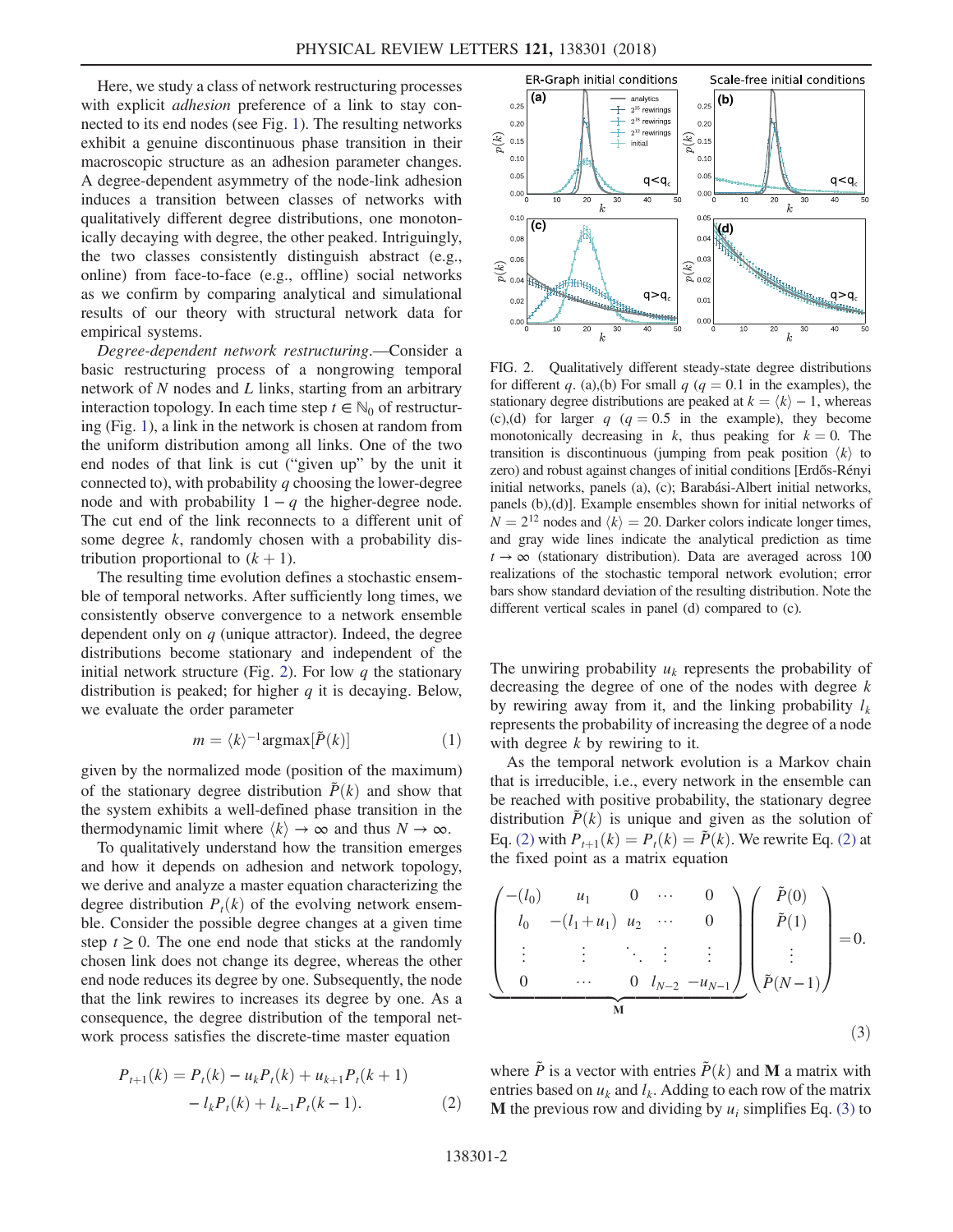$$
\begin{pmatrix}\n\frac{l_0}{u_1} & -1 & 0 & \cdots & 0 \\
0 & \frac{l_1}{u_2} & -1 & \cdots & 0 \\
\vdots & \vdots & \ddots & \vdots & \vdots \\
0 & \cdots & 0 & 0 & 0\n\end{pmatrix}\n\begin{pmatrix}\n\tilde{P}(0) \\
\tilde{P}(1) \\
\vdots \\
\tilde{P}(N-1)\n\end{pmatrix} = 0.
$$
\n(4)

<span id="page-2-1"></span>Since the last row of  $M'$  is identically zero,  $M'$  does not have full rank and there exists a stationary solution for  $k \in \{1, ..., N - 1\}$ , given by the eigenvector to the eigenvalue zero as

$$
p(k) = \left(\prod_{m=1}^{k} \frac{l_{m-1}}{u_m}\right).
$$
 (5)

We fix  $p(0)$  arbitrarily and then normalize  $\tilde{P}(k) = Cp(k)$ by  $C = 1/\sum_{k=0}^{N-1} p(k)$  for all k such that  $\sum_{k=0}^{N-1} \tilde{P}(k) = 1$  to obtain the exact stationary degree distribution obtain the exact stationary degree distribution.

Asymmetric adhesion induces discontinuous transitions.— To calculate the peak position  $k_{\text{max}} = \text{argmax}[\tilde{P}(k)]$  of the degree distribution we first consider the unlinking and linking degree distribution, we first consider the unlinking and linking probabilities  $u_k$  and  $l_k$ . Since links are selected uniformly at random, the probability of a link with an end node of degree  $k$ being selected is  $k/L$ , where  $L = N \langle k \rangle/2$  is the number of links in the network. That node is chosen to be cut from the link with probability  $q$  if  $k$  is smaller than the degree of the other end node of the link and with probability  $1 - q$  if it is larger than that degree. For uncorrelated degrees of the two end nodes, we obtain the approximation

$$
u_k = \frac{k}{L} \left( qP^>(k) + \frac{1}{2}P^=(k) + (1-q)P^<(k) \right), \quad (6)
$$

where  $P>(k) = \sum_{k'=k+1}^{N-1} (k'/\langle k \rangle) \tilde{P}(k')$ ),  $P=(k)=$  $(k/\langle k \rangle) \tilde{P}(k)$ , and  $P^{<}(k) = \sum_{k'=1}^{k-1} (k'/\langle k \rangle) \tilde{P}(k')$  are the probabilities that a node peighboring a degree k node has probabilities that a node neighboring a degree  $k$  node has itself a degree larger than, equal to, or smaller than k. Numerical results suggest that for networks where  $\langle k \rangle$  is substantially smaller than  $N$ , the node degrees are indeed sufficiently weakly correlated in the stationary state for  $q \leq 1/2$ .

The cut link rewires following preferential attachment [\[23\]](#page-5-0) and rewires to a new node with probability proportional to  $(k + 1)$ . The offset of 1 prevents a node from being removed if its degree falls to zero. So the (linking) probability of reconnecting to a node of degree  $k$  is

$$
l_k = \frac{k+1}{\sum_{i=1}^{N} (k_i + 1)} = \frac{k+1}{N \langle k+1 \rangle}.
$$
 (7)

To understand how the peak position changes, we calculate the values of  $q = q_c(k)$  where the maximum of the degree distribution changes from k to  $k + 1$  in the steady-state

<span id="page-2-0"></span>

FIG. 3. Phase transition in temporal network rewiring. (a) The relative position of the maximum  $m = \langle k \rangle^{-1} \text{argmax}[\tilde{P}(k)]$  of the stationary degree distribution  $\tilde{P}(k)$  as a function of adhesion stationary degree distribution  $\tilde{P}(k)$  as a function of adhesion asymmetry parameter  $q$  for different network sizes with  $N > \langle k \rangle \gg 1$ , where  $\langle k \rangle/N = \text{const.}$  (b) The distance  $\epsilon(k)$  from the transition point Eq. [\(9\)](#page-2-2) algebraically decays to zero in the thermodynamic limit for all  $k \leq \langle k \rangle$ , see the examples for  $k/\langle k\rangle = \{0, 1/2, 1\}$ , thus indicating a discontinuous transition at  $q_c = 1/2$ . The scaling  $\epsilon(k) \sim \langle k^{-1} \rangle$  agrees with the analytical approximation Eq. [\(10\)](#page-3-0) and the exact prediction Eq. [\(11\).](#page-3-1) (c) Phase diagram in parameter space q vs  $\langle k \rangle$  indicates separation between decaying  $(m = 0)$  and peaked  $(m > 0)$  degree distributions (white and shaded regions, resp.). The analytical prediction (solid line) shows  $q_c(0)$  from Eqs. [\(11\)](#page-3-1) and [\(9\)](#page-2-2); disks show the result from direct numerical simulations for  $N = 1024$ .

ensemble. We then demonstrate that  $q_c(k) \rightarrow 1/2$  for all  $k \leq \langle k \rangle$  in the limit as  $\langle k \rangle \rightarrow \infty$  and thus  $N \rightarrow \infty$  such that the order parameter discontinuously jumps at that value of q. Figure [3](#page-2-0) displays finite system results and illustrates the scaling as  $\langle k \rangle$  and N grow. For finite systems, the point  $q_c(k)$  is defined by the condition that the two consecutive probabilities become equal  $\tilde{P}(k) = \tilde{P}(k+1)$ .

Using  $P^{(k)} + P^{-}(k) + P^{(k)} = 1$  and writing the probabilities  $P^>(k) = [1 - P^=(k)]/2 + \delta^>(k)$  and  $P^<(k) =$ <br> $[1 - P^=(k)]/2 + \delta^<(k)$  where  $\delta^>(k) = -\delta^<(k)$  Eqs. (5)–(7)  $[1-P=(k)]/2+\delta^{<}(k)$ , where  $\delta^{>}(k)=-\delta^{<}(k)$ , Eqs. (5)–[\(7\)](#page-2-1) vield the equation yield the equation

<span id="page-2-3"></span>
$$
1 = \frac{\tilde{P}(k)}{\tilde{P}(k+1)} = \frac{u_{k+1}}{l_k} = \frac{2\langle k+1\rangle}{\langle k\rangle} \left[\frac{1}{2} + [2q_c(k) - 1]\delta^>(k)\right]
$$
\n(8)

<span id="page-2-2"></span>for  $q_c(k)$ . For  $q_c = 1/2$  the right hand side is larger than one for all finite  $\langle k \rangle$ . We thus consider the deviation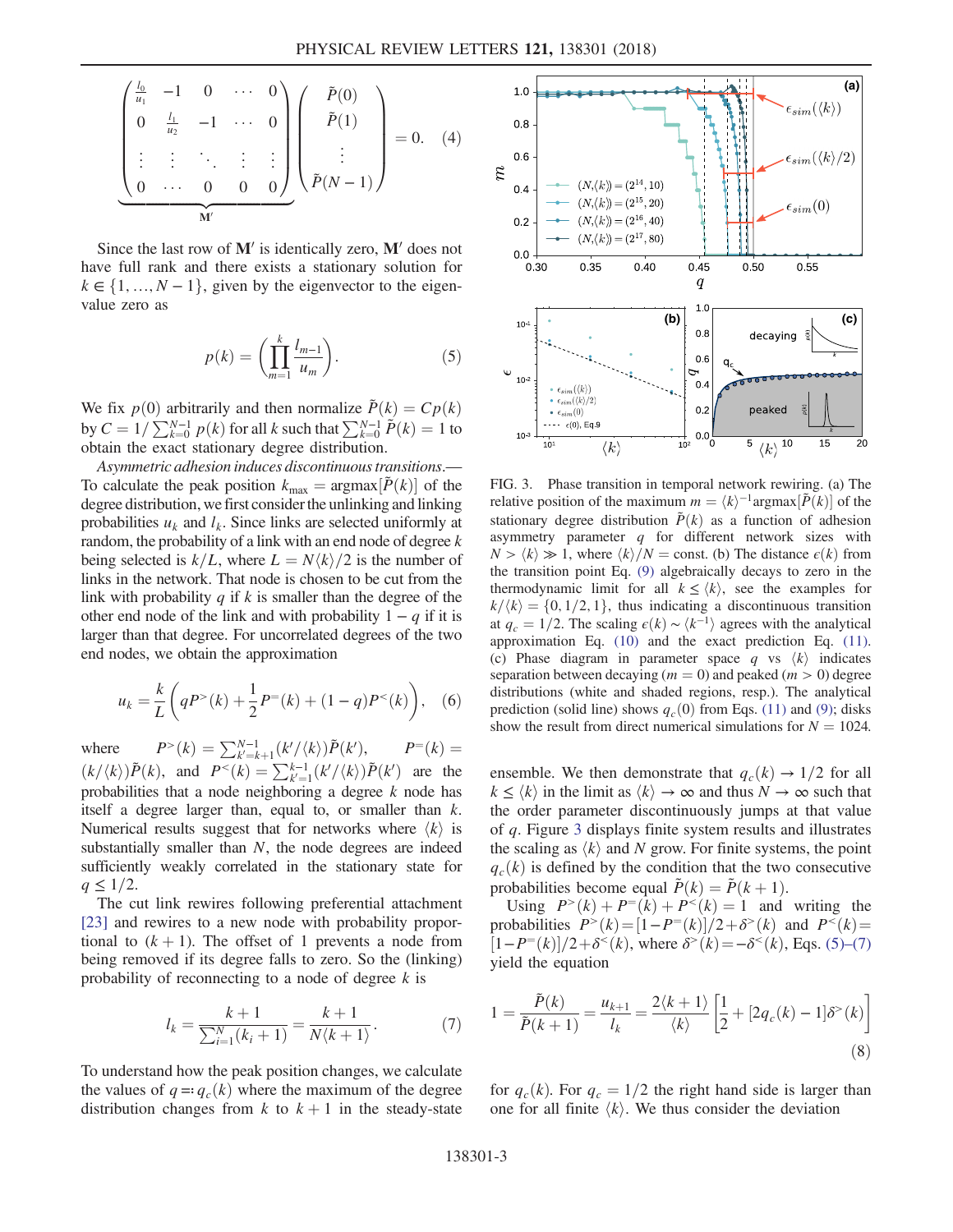<span id="page-3-2"></span>

FIG. 4. Social networks in the phase diagram. (a) The phase transition (dark blue line) theoretically derived from the simple network restructuring model separates all personal (dark blue) from all abstract (light green) social networks studied. The topologies of 33 different networks were extracted from data collected in [\[26\]](#page-5-2). For each network i, the optimal parameter  $q_i$  given the average degree  $\langle k \rangle$ . (and network size  $N_i$ ) as extracted from the network data are placed in the phase diagram. The inset magnifies a densely covered area of high school social networks. (b)–(e) Examples of social networks illustrating decaying and peaked degree distributions; the solid curves indicate the single-parameter fit of the entire distributions. (b) Online community "Hamsterster" [\[27\],](#page-5-5) (c) University Rovina email exchange [\[28\],](#page-5-6) (d) interactions in an exhibition [\[29\],](#page-5-7) and (e) and friendships among schoolchildren [\[30\].](#page-5-8)

$$
\epsilon(k) = 1/2 - q_c(k) \ge 0,\tag{9}
$$

<span id="page-3-0"></span>such that Eq. [\(8\)](#page-2-3) results in

$$
\epsilon(k) = \frac{1}{4\langle k+1 \rangle \delta^>(k)}.\tag{10}
$$

This provides strong evidence for a discontinuous phase transition, because in the limit  $\langle k \rangle \rightarrow \infty$  we have  $\epsilon(k) \rightarrow 0$ for all k as long as  $\delta^>(k) > 0$ . We make additional progress by noting that  $\delta^>(k)$  changes sign at the median k of the distribution. For the typical (though not universal) ordering of the mode  $k_{\text{max}}$ , median  $\bar{k}$ , and mean  $\langle k \rangle$  of a unimodal distribution with positive skewness [\[24,25\]](#page-5-1)  $k_{\text{max}} \le \bar{k} \le \langle k \rangle$ , we thus find that indeed  $\delta^>(k_{\text{max}}) > 0$  and  $q_c(k) < 1/2$ , consistent with the transitions observed in the simulations of finite systems [Fig.  $3(a)$ ]. As a result, the peak position changes discontinuously from  $m = (k_{\text{max}}/\langle k \rangle) = 0$  to  $m = 1$ at  $q_c = 1/2$  in the limit of  $\langle k \rangle \rightarrow \infty$  and thus  $N \rightarrow \infty$ .

<span id="page-3-1"></span>For  $k = 0$  we specifically have  $P<sup>></sup>(0) = 1$  and  $P<sup>=</sup>(0) = 0$ and consequently  $\delta^>(0) = 1/2$  such that we obtain the exact expression

$$
\epsilon(0) = \frac{1}{2\langle k+1 \rangle}.\tag{11}
$$

Direct numerical simulations show that the same scaling holds for  $\epsilon(k)$  across values of  $k \in \{0, \ldots, \langle k \rangle\}$ ; compare Fig. [3\(b\)](#page-2-0).

The approximate scaling form Eq. [\(10\)](#page-3-0), the exact result Eq. [\(11\)](#page-3-1), and the numerical analysis summarized in Fig. [3](#page-2-0) jointly indicate a discontinuous phase transition at  $q_c = 1/2$  in the limit  $\langle k \rangle \rightarrow \infty$ , and thus  $N \rightarrow \infty$ . We emphasize that the order parameter changes abruptly from  $m = 1$  for all  $q < 1/2$  to  $m = 0$  for  $q > 1/2$  as the adhesion parameter  $q$  continuously varies across its critical value from below.

Transition line separates abstract from personal social networks.—Interestingly, a wide range of social networks exhibit one of these two specific types of degree distributions—decaying or peaked—theoretically identified above. Moreover, the theoretical transition line exactly separates the collection of networks into those with close personal contacts and those created through more abstract, indirect, or online-only interactions; compare Fig. [4](#page-3-2).

We have compared the degree distributions resulting from the simple model to those obtained from 33 social networks, as reported in Refs. [\[26\]](#page-5-2) and [\[31](#page-5-3)–39]. The systems range from networks of direct personal interactions with face-to-face contacts in various private and educational contexts or reported friendships of humans and of dolphins, to more abstract social interactions, including online social networks as well as offline, but hierarchically determined, social relations (see the Supplemental Material [\[40\]](#page-5-4) for more details). The average degree  $\langle k \rangle$  was computed from each data set thus leaving  $q$  as the only free parameter. A least-squares fit to each degree distribution yields the best-suitable  $q$  for each network. Intriguingly this even led to good quantitative agreement of the degree distributions [see Figs.  $4(b)$ – $4(e)$ ; see also the Supplemental Material [\[40\]\]](#page-5-4).

We were amazed to observe that all networks in which personal, typically face-to-face, relationships define links exhibit a peaked degree distribution, whereas all networks in which abstract, i.e., online, relationships define links,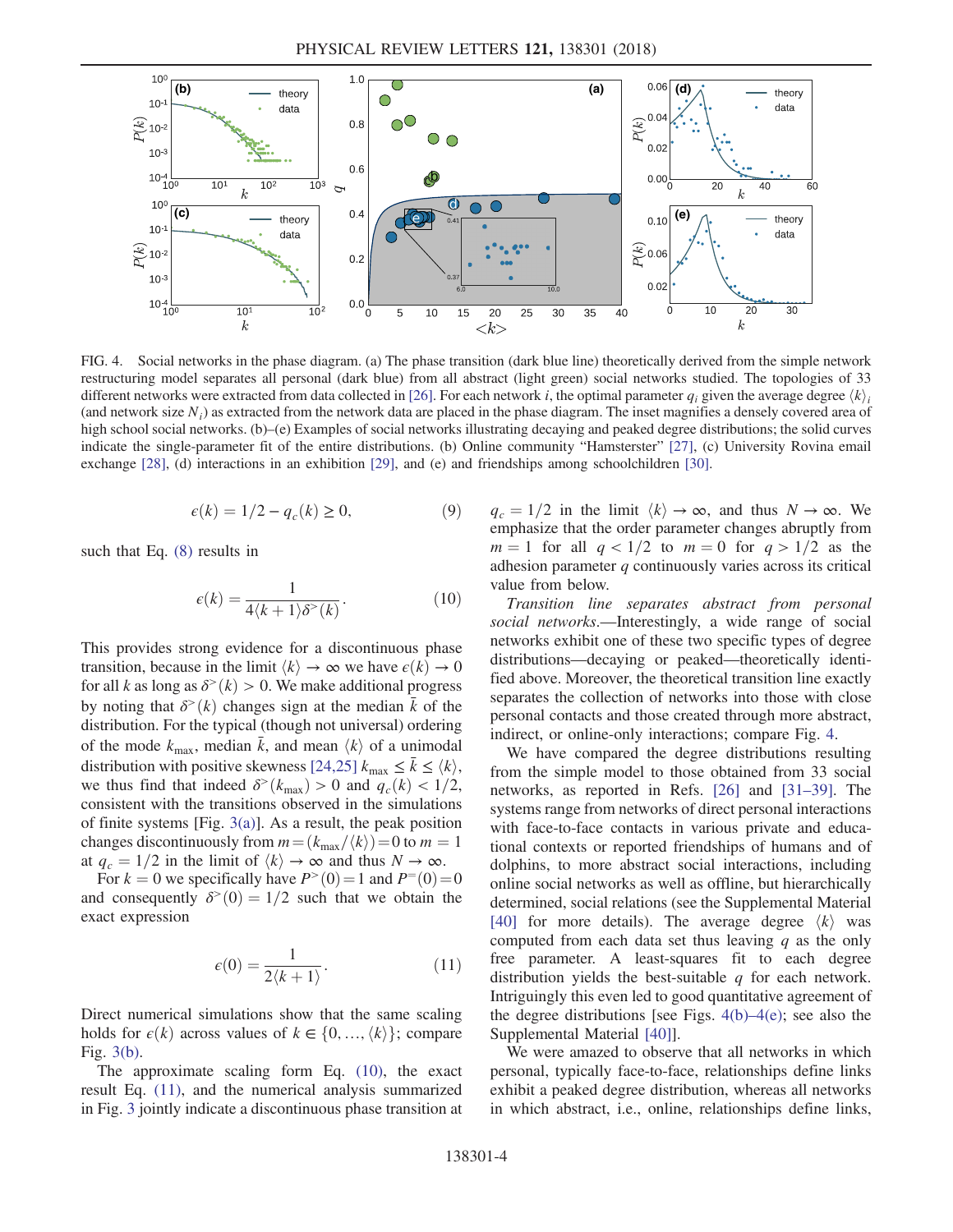exhibit decaying degree distributions; see Fig. [4](#page-3-2). Indeed, a permutation test assigning the labels "abstract" and "personal" to the degree distributions randomly yields the same classification only in one out of  $\binom{33}{8} \approx 1.4 \times 10^7$ cases.

Discussion and conclusions.—Studies of network structure forming processes have previously uncovered explosive transitions in a range of network growth processes [\[10\]](#page-4-6) whereas most restructuring processes for fixed size networks exhibit gradual crossovers between random and regular graphs with no distinct transition. Notably, the rewiring mechanisms in the latter types of processes are independent of any properties of the nodes or links [\[17](#page-4-5)–22].

Here, we revealed a discontinuous phase transition in network structural features in a simple model class of temporal networks that do not grow but exhibit degreedependent link adhesion. As the underlying microscopic mechanisms rely on a simple local cutting and rewiring process, they imply self-organization of the networks' largescale structures. Driven by the tendency of a link to stick to a node (adhesion) depending on that node's degree, a discontinuous phase transition emerges between two types of degree distributions—peaked and decaying—when smoothly varying this tendency via a control parameter.

Intriguingly, the same two types of degree distributions are observed for a wide range of social networks. Moreover, among the 33 topologies of social networks analyzed, all those networks established through personal contacts exhibit peaked and all those with more abstract, indirect, or impersonal contacts exhibit decaying degree distributions. The results thus suggest that the simple, abstract model, that is a priori unrelated to specific and widely heterogeneous social dynamics, surprisingly serves as a good indicator for the separation between networks with more personal and more abstract social relations.

Several general constraints as well as social mechanisms might be supporting this binary classification. The primary mechanisms underlying the model restructuring process are based on the model ingredient that sustaining a link is node dependent. From the perspective of a node in a socioeconomic setting, such as trade or friendships, this may be interpreted as the bilateral effort (e.g., time, money, or motivation) to keep a connection. Such constraints on the number of sustainable links may lead a node to cut ties with less beneficial connections (i.e., a less involved friend or a less influential business partner), similar to our model settings that otherwise are far from fully capturing the intricacies across social networks.

Taken together, the results presented above not only highlight severe theoretical consequences of link adhesion—inducing a discontinuous transition for restructuring networks in the first place—and yield novel insights into structural phase transitions in temporally evolving networks [\[41](#page-5-9)–43]. They may also serve as a starting point for future investigations about the mechanisms and

the influence of constraints in evolving socioeconomic systems.

We thank Stefan Grosskinsky, Yael Fender, Frank Schweitzer, Alex Arenas, Jan Nagler and Johanna Wolter for valuable comments on presentations about this work. This work is supported through the German Science Foundation (DFG) by a grant towards the Cluster of Excellence "Center for Advancing Electronics Dresden" (cfaed).

- <span id="page-4-0"></span>[1] D. Achlioptas, R. M. D'Souza, and J. Spencer, Explosive percolation in random networks, Science 358[, 1453 \(2009\).](https://doi.org/10.1126/science.1167782)
- [2] T. Bohman, Emergence of connectivity in networks, [Science](https://doi.org/10.1126/science.1171297) 323[, 1438 \(2009\)](https://doi.org/10.1126/science.1171297).
- [3] D. Stauffer and A. Aharony, *Introduction to Percolation* Theory (Taylor & Francis, London, 1994).
- <span id="page-4-1"></span>[4] R. Cohen and S. Havlin, *Complex Networks—Structure*, Robustness and Function (Cambridge University Press, Cambridge, 2010).
- [5] J. Nagler, A. Levina, and M. Timme, Impact of single links in competitive percolation, Nat. Phys. 7[, 265 \(2011\)](https://doi.org/10.1038/nphys1860).
- [6] R. M. Ziff, Explosive Growth in Biased Dynamic Percolation on Two-Dimensional Regular Lattice Networks, [Phys.](https://doi.org/10.1103/PhysRevLett.103.045701) Rev. Lett. 103[, 045701 \(2009\).](https://doi.org/10.1103/PhysRevLett.103.045701)
- [7] M. Schröder, S. H. Ebrahimnazhad-Rahbari, and J. Nagler, Crackling noise in fractional percolation, [Nat. Commun.](https://doi.org/10.1038/ncomms3222) 4, [2222 \(2013\)](https://doi.org/10.1038/ncomms3222).
- [8] S. Boccaletti, J. A. Almendral, S. Guan, I. Leyva, Z. Liu, I. Sendiña-Nadal, Z. Wang, and Y. Zou, Explosive transitions in complex networks' structure and dynamics: Percolation and synchronization, [Phys. Rep.](https://doi.org/10.1016/j.physrep.2016.10.004) 660, 1 (2016).
- <span id="page-4-6"></span>[9] A. Fronczak and P. Fronczak, Mixed-order phase transition in a minimal, diffusion-based spin model, [Phys. Rev. E](https://doi.org/10.1103/PhysRevE.94.012103) 94, [012103 \(2016\).](https://doi.org/10.1103/PhysRevE.94.012103)
- <span id="page-4-2"></span>[10] R. M. D'Souza and J. Nagler, Anomalous critical and supercritical phenomena in explosive percolation, [Nat.](https://doi.org/10.1038/nphys3378) Phys. 11[, 531 \(2015\).](https://doi.org/10.1038/nphys3378)
- [11] O. Riordan and L. Warnke, Explosive percolation is continuous, Science 333[, 322 \(2011\)](https://doi.org/10.1126/science.1206241).
- <span id="page-4-3"></span>[12] R. A. Da Costa, S. N. Dorogovtsev, A. V. Goltsev, and J. F. F. Mendes, Explosive Percolation Transition Is Actually Continuous, [Phys. Rev. Lett.](https://doi.org/10.1103/PhysRevLett.105.255701) 105, 255701 2010.
- [13] W. Chen, Z. Zheng, X. Jiang, and R. M D'Souza, Multiple discontinuous percolation transitions on scale-free networks, [J. Stat. Mech. 2015, P04011.](https://doi.org/10.1088/1742-5468/2015/04/P04011)
- [14] R.M. D'Souza and A. Waagen, Given enough choice, simple local rules percolate discontinuously, [Eur. Phys.](https://doi.org/10.1140/epjb/e2014-50278-x) J. B 87[, 304 \(2014\).](https://doi.org/10.1140/epjb/e2014-50278-x)
- <span id="page-4-4"></span>[15] K. E. Bassler, W. Liu, B. Schmittmann, and R. K. P. Zia, Extreme Thouless effect in a minimal model of dynamic social networks, Phys. Rev. E 91[, 042102 \(2015\).](https://doi.org/10.1103/PhysRevE.91.042102)
- <span id="page-4-5"></span>[16] J. Lindquist, J. Ma, P. Van den Driessche, and F. H. Willeboordse, Network evolution by different rewiring schemes, [Phys. \(Amsterdam\)](https://doi.org/10.1016/j.physd.2008.10.016) 238D, 370 (2009).
- [17] D. J. Watts and S. H. Strogatz, Collective dynamics of 'small-world' networks, [Nature \(London\)](https://doi.org/10.1038/30918) 393, 440 (1998).